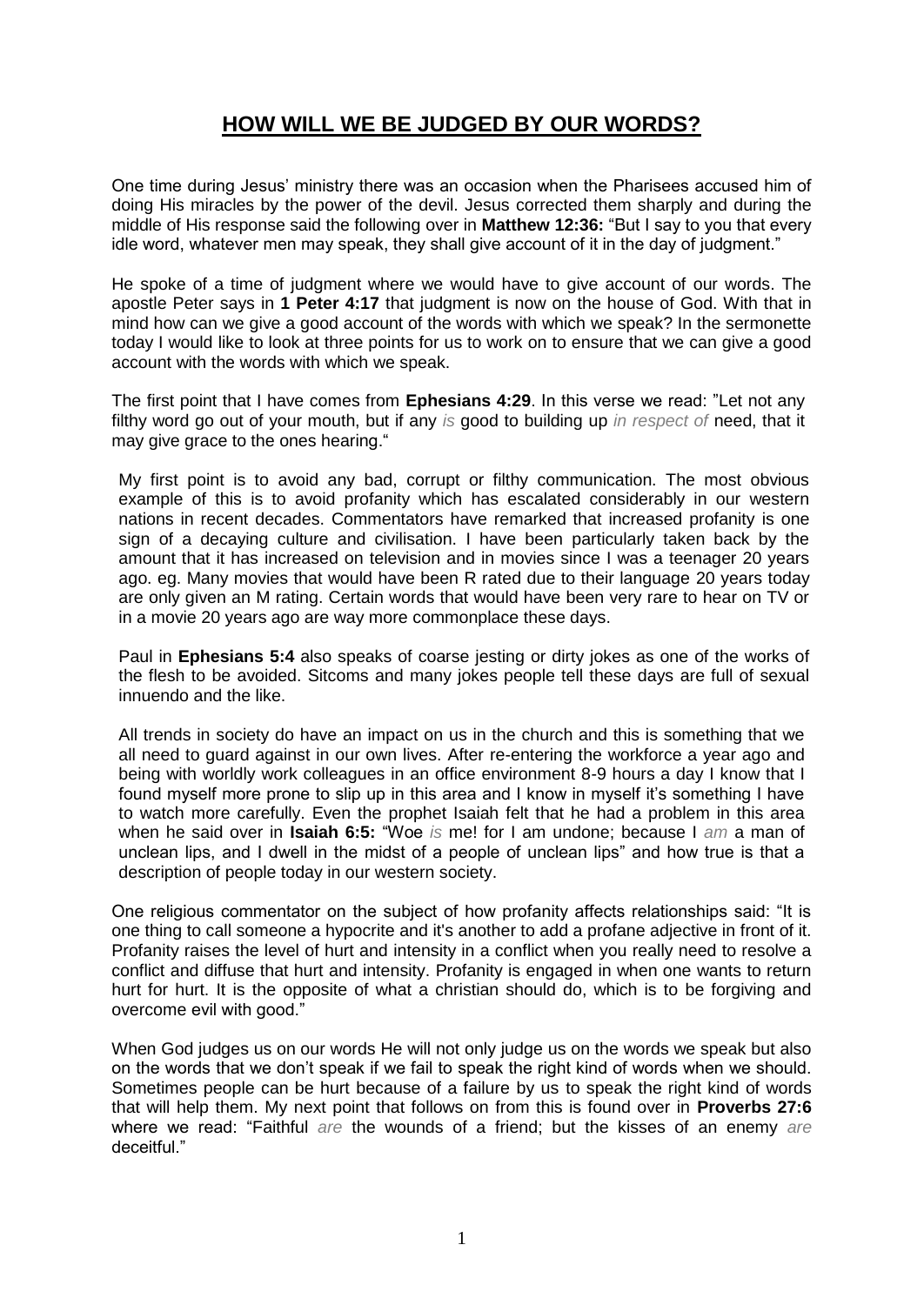Point number two is to care enough to confront. We live in a tolerant, permissive society. While in the past we may have had a church culture where people were more prone to be too critical perhaps our natural inclination these days influenced by our tolerant, politically correct society is more towards the other side of the ditch where we tend to let things slide even where there is a genuine need to correct someone close to us or someone we are responsible for.

It takes courage and effort to confront when needed and we should not shirk our responsibility to help a friend or someone we"re responsible for when they"ve really strayed from God"s standards. This applies to the church also. We should not be too soft as we do the Work of God. God commands us in **Isaiah 58:1:** "Cry out aloud, spare not, Lift up your voice like a trumpet and tell my people their sins." The apostle Paul further writes in **Galatians 6:1**: "Brothers, if a man is overtaken in a fault, you the spiritual ones restore such a one in the spirit of meekness, considering yourself, lest you also be tempted."

Now this does not give us the right to be busybodies whenever someone doesn"t match up to our standards nor does it give the right to tear down others or gossip about them. The right kind of confronting and giving criticism is a delicate art form. I"ve lost count of the number of times I"ve heard people criticise others harshly without including anything positive to soften the blow or thinking through what will best motivate the other person to actually make the changes that they need to.

One of the best examples of how to offer constructive criticism is found in the letters to the seven churches. I call this approach the sandwich effect. In these seven letters Jesus started off by praising them and telling them some of their good points. Then he offered the constructive criticism that they needed to be in His kingdom before He finished off with giving them a fantastic incentive to apply the criticism - "To he who overcomes I will grant to sit with me on my throne". It's like a sandwich in that you start off with something positive then offer the criticism then cap it off with something positive again and it really is one of the most effective ways to give constructive criticism.

Someone once wrote that you can get away with many expressions of anger if you balance those out with lots and lots of expressions of love.

The last point I have here that will help us be judged well by our words is over in **Proverbs 16:24** where we read: "Pleasant words are as a honeycomb, sweet to the soul and health to the bones."

While every now and then we might need to pass on constructive criticism we shouldn"t be known as negative people. No one wants to be known as someone who"s mostly critical. The fruits of joy and love that come from the Holy Spirit should motivate us to care and bring joy to other people by lifting them up and we should all be generous and open with our praise to others.

The famous American writer, Mark Twain, once said "I can live two months on a good compliment."

We need encouragement when we're discouraged, when we're under stress, when we've done a job well - in short, all the time. Encouragement gives strength, confidence and courage and it can help us to do things we never thought possible.

What are some practical ways that we can give encouragement and praise others? We can praise others for good qualities we like about them. When was the last time that we complimented each of our closest friends, husbands, wives, parents or children that we have? When was the last time that we complimented someone on a job well done? We can